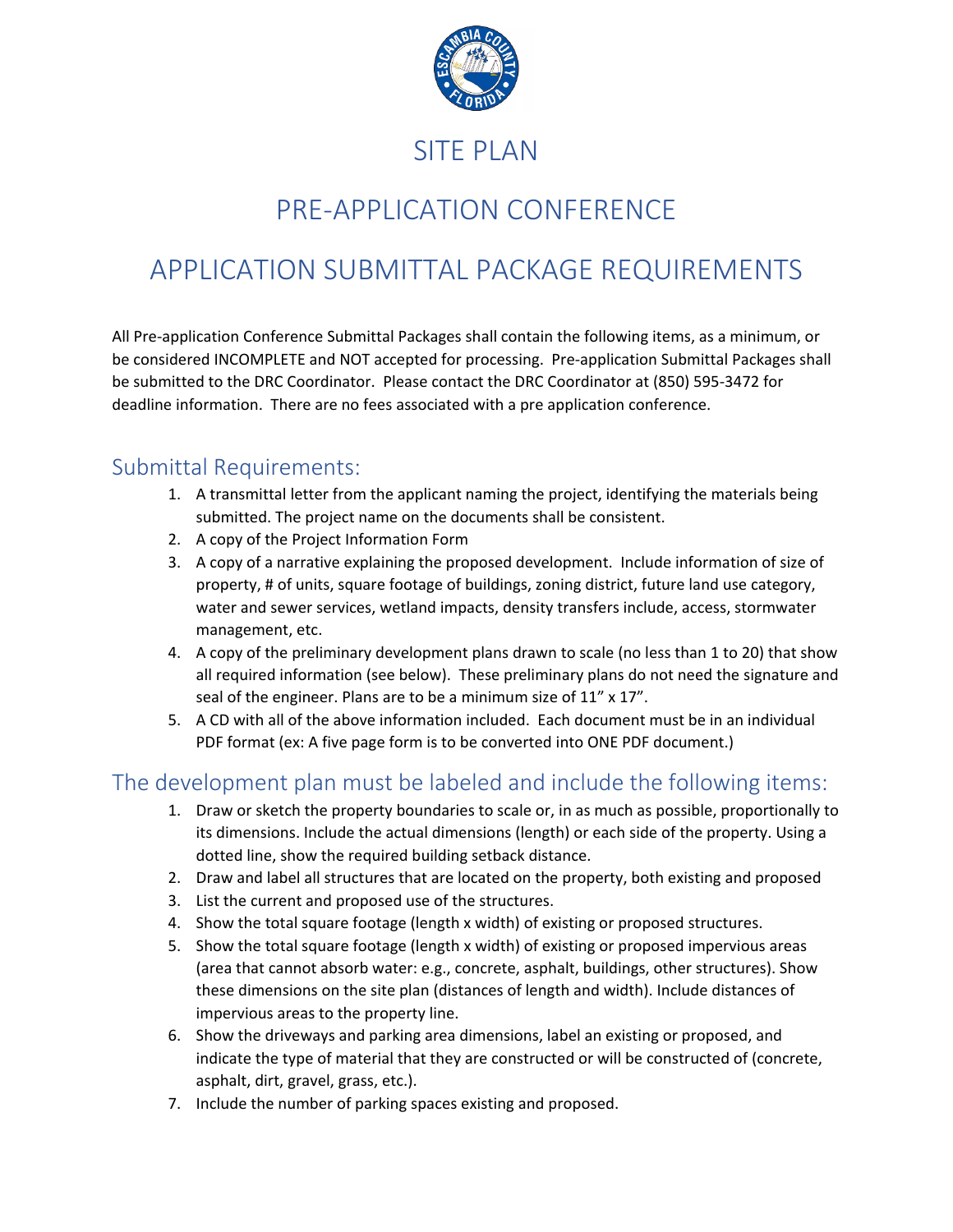- 8. Show distances of all structures to the property line.
- 9. Show, with arrows, the direction that water flows across the property. If the site is flat, state this on the plan.
- 10. Show all existing drainage systems on the site (retention ponds, swales, culverts, pipes). Include any existing drainage systems in the right-of-way (roadside ditches, curbs, drainage inlets). If there are no drainage systems adjacent to the site, indicate, as best as possible, where the stormwater from the property flows.
- 11. Show all outside waste facilities. This would include dumpsters, storage areas, proposed or existing septic